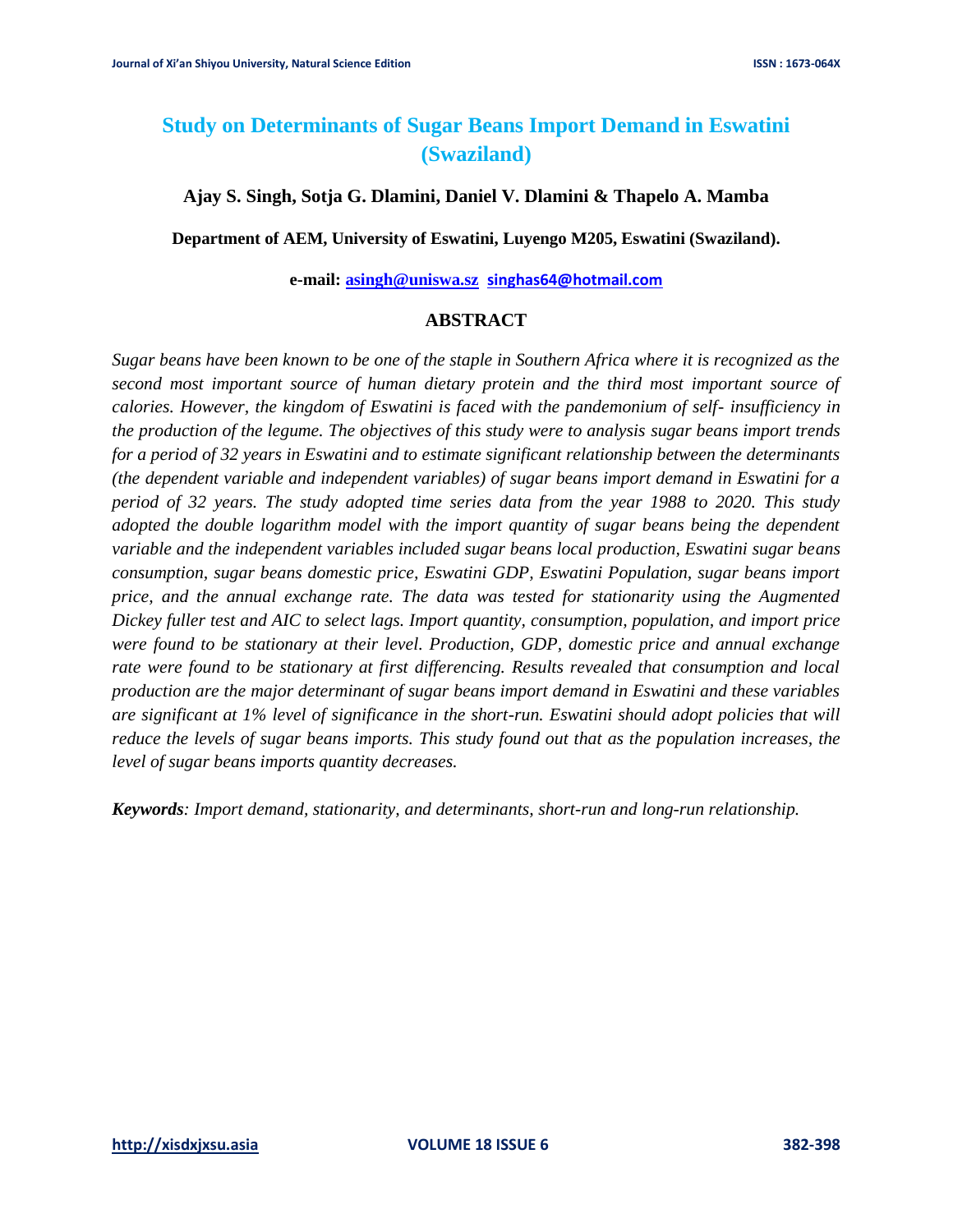## **INTRODUCTION:**

Sugar beans are a globally cultivated legume which provides a high source of protein which can be consumed in its immature or mature state. Sugar beans are the most widely grown pulse, second only to maize as a food crop and a major source of food security in Southern Africa. It is readily available and a popular food to both the urban and rural populations in Eswatini. According to Kara et al. (2009) sugar beans are consumed by people from all income levels and serves as a primary source of dietary protein for people in the lower income bracket [1].

The majority of the population lives in the rural area and their survival depends directly and indirectly from agriculture. Small holder farmers in the rural areas practice subsistence farming and they are focusing on crops like sugar beans, maize, groundnuts, jugo beans and as well as livestock [2].

Nationally, 58.9% of *EmaSwati* live below the poverty line [3]. To reduce poverty and food insecurity, the Kingdom of Eswatini government has urged all farmers to increase agricultural productivity [3]. To increase agricultural productivity, small holder farmers diversify their crop production to a number of crops. Small holder farmers do not specialize and concentrate into one particular crop as most of them practice subsistence farming. This in turn reduces the output of each crop as the land is divided to accommodate a number of crops.

Besides subsistence farming, in order to meet local demand for agricultural products, Eswatini imports from other countries. The study seeks to ascertain the determinants of sugar beans import demand in Eswatini and it also seeks to examine the properties of data to evaluate sugar beans imports trends over the years in Eswatini.

## **Agricultural production in Eswatini**

Economically, Eswatini depends on the agriculture sector to achieve most of the country`s development goals. The unemployment rate in Eswatini is 22.08% [3]. In an effort to reduce the unemployment rate and to create job opportunities, Eswatini continues to encourage all agricultural activities across the country. The ministry of agriculture also encourages people to practice subsistence and commercial farming in order to minimize the dependence of the nation on imported agricultural products.

Eswatini has two land tenure systems where agriculture is practiced. Commercial agriculture is mostly practiced within the Title Deed Land (TDL) which account for 26% of the total land and holds about 90% of the available irrigation infrastructures and uses modern technology to produce mainly cash crops. The other 10% occurs on communal land in the Swazi Nation Land (SNL) where subsistence farming is mainly practiced by smallholder farmers [4].

Agriculture has contributed significantly to the development of Eswatini`s economy by making available the raw materials required by agro-based industries that form the major support of the manufacturing sector. Agriculture contributed 8.77% to Eswatini GDP (Gross Domestic Product) in 2019. The agricultural activities practiced on Swazi Nation Land (SNL) contributed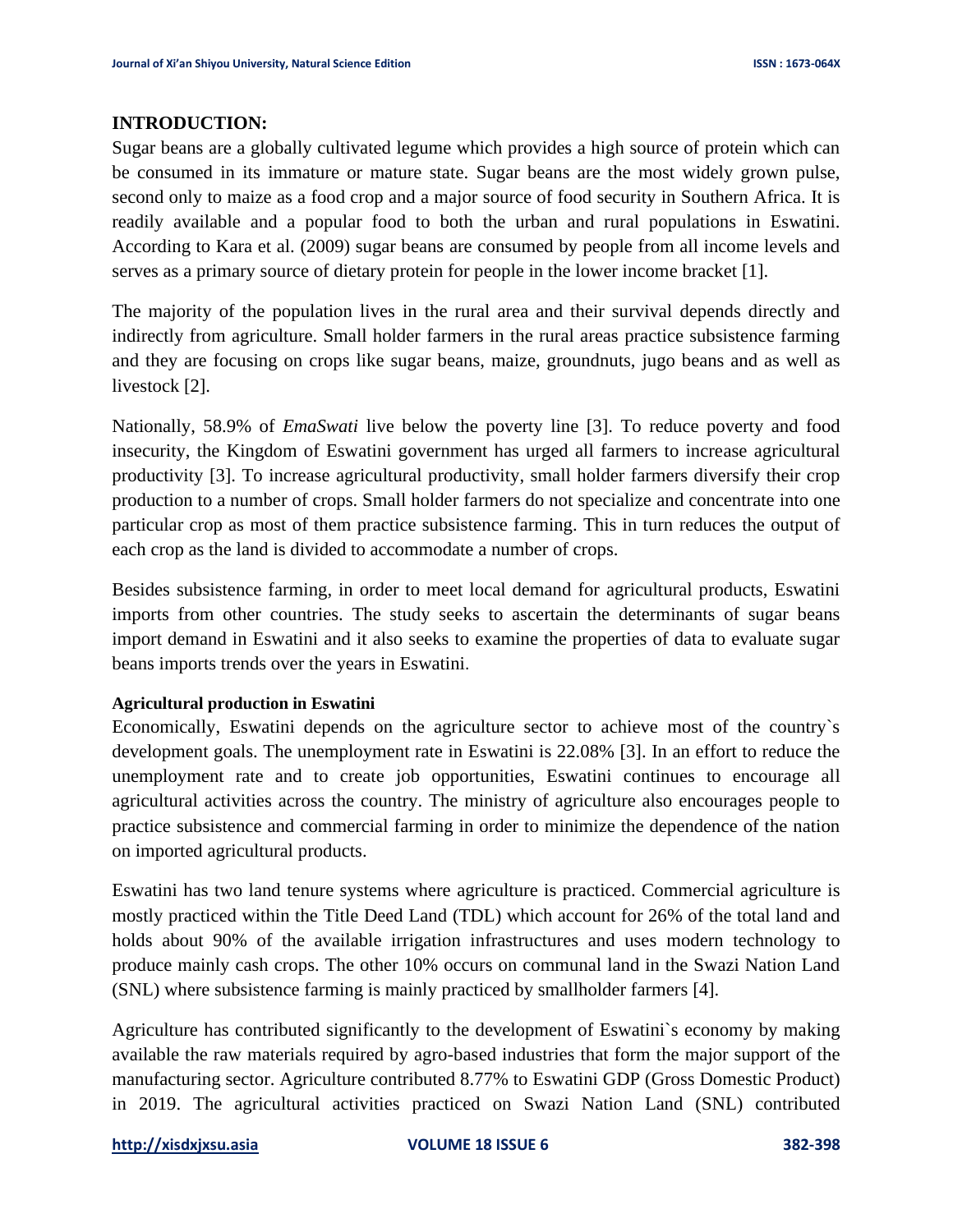approximately 3% of the country`s GDP in 2019 [3]. Agriculture acts as a source of income and food security to a large proportion of the rural households, a market for industrial products and an earner of foreign exchange. About 75% of the rural population obtains their living from agriculture, of which 65% get their income from crops and livestock, while the remaining 25% obtains their living from wages, remittances and informal sector activities.

#### **Sugar beans production in Eswatini**

Sugar beans production in Eswatini has been declining over the years [5]. The factors that affect sugar beans production have been negative on the production since the production has been declining since early 1990s. According to the World Food Program (WFP), sugar beans are rich in proteins and are most commonly cultivated in SSA where a large number of the population does not afford to consume meat as a source of protein.

In Eswatini, sugar beans are cultivated across all the four regions and are most produced in the Middleveld where the climatic conditions required by sugar beans are most suitable. The Manzini region in the Middleveld is the leading producer and consumer of sugar beans in the country. Smallholder farmers and agricultural companies cultivate sugar beans for commercial purposes in the urban areas of the Manzini region. Of all the leguminous crops cultivated in the country, sugar beans are the most expensive. One tonne of sugar beans is ranging from E15000 to E20 000 in Eswatini, 2020.

According to the FAO, 2018, sugar beans production has been fluctuating over the years. The country saw the greatest decline during the drought season in 2016 where 700 metric tonnes of sugar beans were produced [2]. The fall in sugar beans production in 2016 growing season was the worst in 30 years, lower than the 2007 drought season. The significant decline in sugar beans production compels the country to rely heavily on imports to meet the local demand and to cover the shortage.

Sugar beans imports have been shown to reduce domestic sugar beans prices and stifle domestic sugar beans production and act as a disincentive to local farmers and hence reduce sugar beans production in Eswatini. In Eswatini, before the 1990s sugar beans imports were low since sugar beans consumption was almost commensurate with domestic sugar beans production. However, after 1995 sugar beans imports have been high because of the decline in domestic production [3]. Large amounts of sugar beans are imported from South Africa, Mozambique and from developed countries such as the USA and EU. These are countries where food production is highly subsidized and that pose a threat to domestic production of sugar beans in Eswatini.

Sugar beans imports represent imbalanced competition to domestic producers since they increase supply and lesser prices in local markets. This makes domestic producers to be unable to offload their produce to the local market since the prices offered do not cover their cost of production. Cheap sugar beans imports also shifts demand towards imported non-traditional sugar beans because tastes and preferences change as they get used to imported beans. This is reflected in the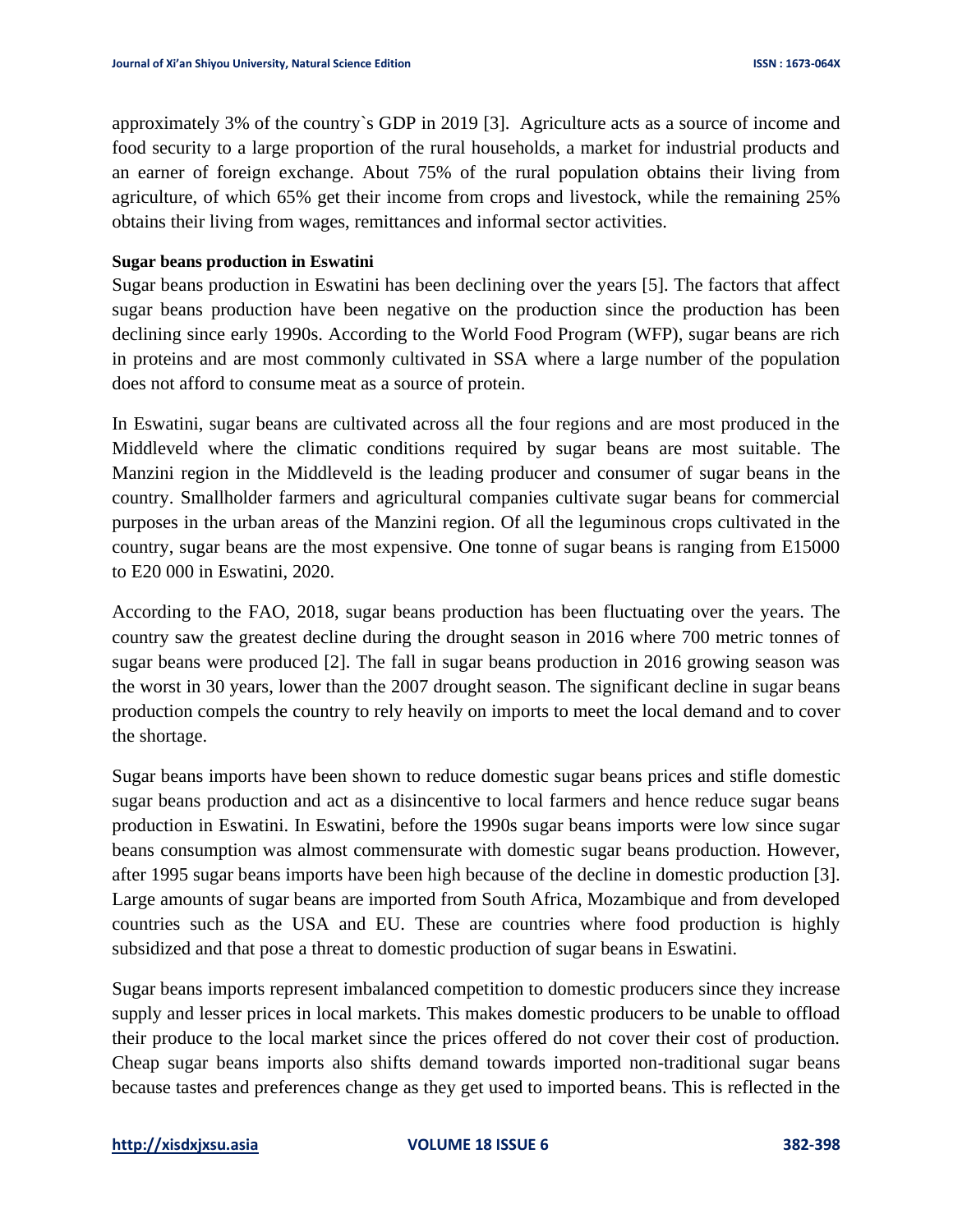stagnation of traditional crop production as a result of rapid growth of demand for non-traditional crops.

Bean-related research has focused on the agronomic aspects of beans over the past years [6]. They exclude other important aspects of sugar beans production such as the determinants of sugar beans import demand in Eswatini. It is therefore important to understand the relationship between the determinants of sugar beans import demands so that relevant policies can be adopted. This would be important in guiding and designing appropriate strategies aimed at relieving South Africa from feeding the nation but to enhance local production as Eswatini imports about 80% of food and agricultural products from South Africa [3].

The main objective of the study is to analyse the key determinants of import demand for sugar beans in Eswatini (Swaziland). This study analyse sugar beans import trends for a period of 30 years in Eswatini and also estimate the significant relationship between the determinants of sugar beans import demand function in Eswatini

# **LITERATURE REVIEW:**

In the theory of demand, such invariance is attributed to the consumers` preferences for the combinations of various commodities bought during a given period. Consumer theory is the study of how people decide to spend their money based on their individual preference and budget constraints. Consumer theory shows how individuals make choices, subject to how much income they have to spend and the prices of goods and services. Demand theory is an economic principle relating to the relationship between consumer demand for goods and services and their prices in the market.

According to Kramer (2019), Consumer demand theory provides insight into understanding market demand. In particular, this theory analyses consumer behaviour, especially market purchases, based on the satisfaction of needs and wants (that is, utility) generated from the consumption of a good [7].

## **Determinants of sugar beans demand:**

**Price:** The demand for sugar beans is highly dependent on price. When the price of sugar beans is high, the demand decreases and people will look for cheaper alternatives. However, when the price decreases, the demand tends to increase. Chirwa and Phiri (2004) mentioned a decrease in import prices increases demand for imported goods [8]. Some agricultural products are highly perishable and therefore when the demand for imported agricultural products increase because of lower prices, the domestic supply of agricultural products get spoiled and hence the production of domestic agricultural products is negatively affected. When the price of domestic agricultural products is higher than the price of imported agricultural products, people tend to demand more of the imported products in an attempt to benefit from low prices.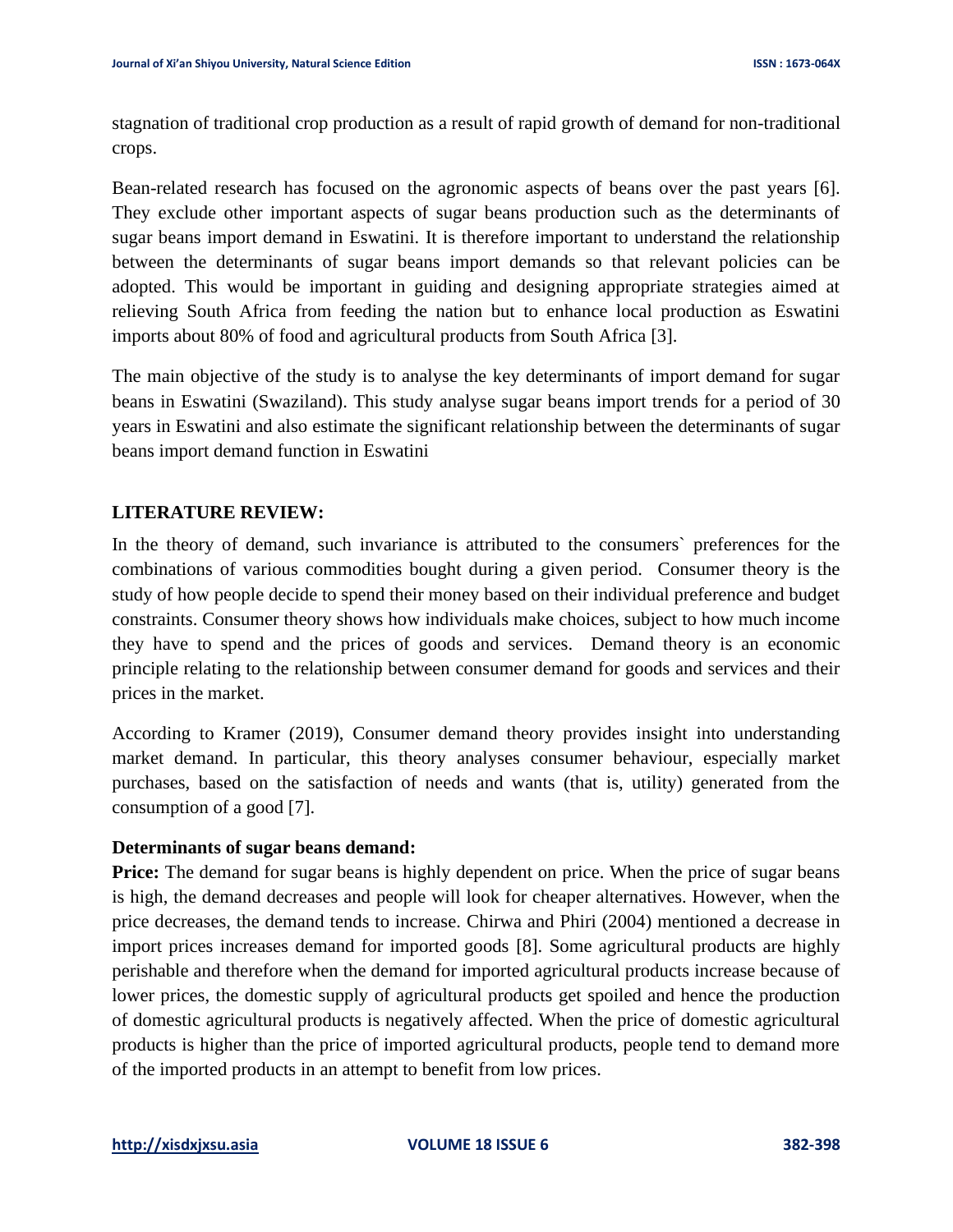**Preferences:** Cheap sugar beans imports shifts demand towards imported non-traditional sugar beans because tastes and preferences change as they get used to imported beans. This is reflected in the stagnation of traditional crop production as a result of rapid expansion of demand for nontraditional crops. Chirwa and Phiri (2004) also believe that preferences and tastes affect the demand for sugar beans as people often demand the type of beans they prefer even when prices are high [8]. The non-traditional types of beans that are imported from other countries tend to be cheap and more affordable for a large part of the population.

**Other factors:** Other than price and preferences, there are a lot of factors that affect the demand of sugar beans. Some of the factors include supply, income, population, government policy, information failure and many more. The demand for sugar beans is also affected by the seasonality of the beans in some places. Sugar beans are essential food products that are highly demanded by people living in the rural areas.

## **Factors affecting sugar beans production**

According to Yao and Liu (1998), the factors that affect sugar beans production are divided into three categories namely; production factors, institutional factors and socio-economic factors [9].

## **Production factors**

Seed type – The seed weight of common beans is genetically controlled, probably by genes with a large phenotypic effect, and the domestication of the species has led to larger seed than the wild progenitors. However, the same seed lot when harvested usually contains seeds of widely varying size and quality, due to plant genetic variation, inter-plant competition, diseases and inflorescence location that reflects differences in flowering times and nutrition of the developing seeds. A high yielding seed type will results to greater yields when harvesting [10].

Other production factors that affect the production of common beans include fertilizers, manure, herbicides and pesticides.

## **Institutional factors**

Extension services – The Millennium Development Goals (MDGs) of reducing hunger and to promote food security are rooted in increasing agricultural productivity, especially from crop sector. This is because agriculture is considered as the engine of growth in many developing economies, particularly in Sub-Saharan Africa (SSA). Agricultural extension programs have been one of the main conduits of addressing rural poverty and food insecurity. This is because it has the means to transfer technology, support rural adult learning, assist farmers in problem solving and getting farmers in getting actively involved in agricultural knowledge and information system [11]. Extension is defined by FAO as "systems that should facilitate the access of farmers, their organisations and other market actors to knowledge, information and technologies; facilitate their interaction with partners in research, education, agribusiness, and other relevant institutions; and assist them to develop their own technical, organizational and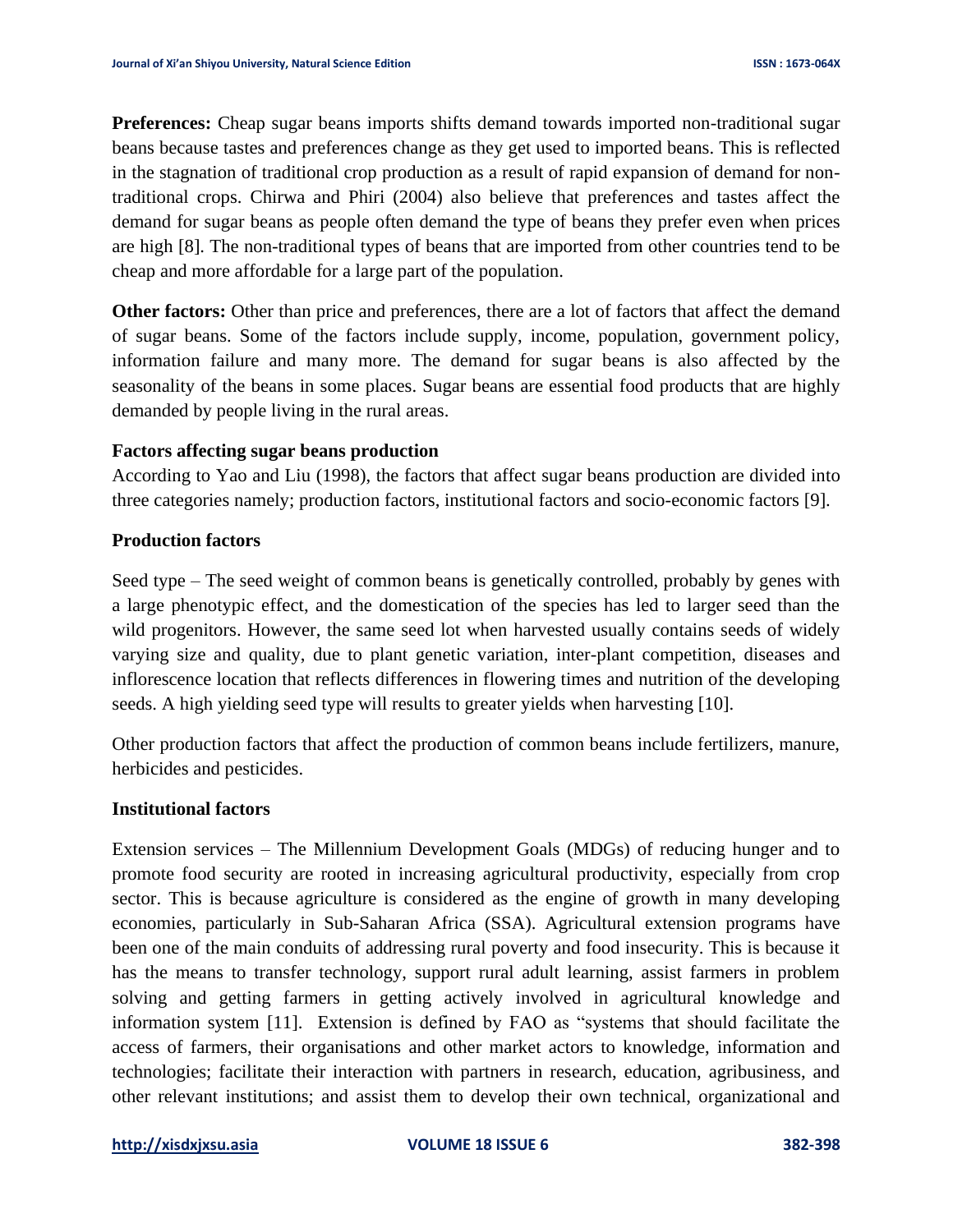management skills and practices". Other institutional factors include market access, credit access and group membership.

## **Socio-economic factors**

Education – As education level increases, agricultural output increases [12]. The importance of education in agriculture development has been widely affirmed. Education enhances farming skill and productive capabilities of the farmers. Education enables farmers to follow some written instructions about the application of adequate and recommended doses of chemical and other inputs [13]. Again, numeracy helps them to calculate the costs and benefits of adopting a particular farming technology. Other socio-economic factors include age, gender, farm size and income.

## **Empirical review**

The traditional approaches to estimating the import demand function relates quantity of imports to the relative price of imports. Theory further suggests that there is a negative relationship between imports and the relative price level that means an increase in relative price level reduces the level of imports. The positive relationship between the level of income and imports implies that an increase in the level of income will lead to an increase in the amount of imports which can be attributed to an increase in consumption expenditure, investment spending or an increase in government expenditure [14].

Hibbert et al. (2012) provided an estimate of the import demand function for Jamaica with two of its top ten trading partners, namely, the US and UK for the period 1996 up to 2010 [15]. They were able to obtain necessary and reliable import data for the period. The appropriate import demand function is estimated using the bounds testing approach to co-integration and therefore the unrestricted error-correction model. For independent variables, the study used real gross domestic product, relative price of imports, real foreign reserves and exchange rate volatility [15]. The empirical results obtained revealed that there is a co-integrating relationship between imports and it regresses in both the US and UK models. In the case of Jamaica-US trade, the study found that income has a lower and negative elasticity in the short run compared with the long run. Relative prices are three times more elastic within the short run than within the long run. Volatility is negative in the long run, but positive in the short run. Foreign reserves behave the same irrespective of time. In Jamaica-UK trade, GDP, and volatility area less elastic within the short run than within the long run, however, real foreign reserves and relative value change rapidly.

Baiyegunhi and Sikhosana (2012) examined the determinants of import demand for wheat in South Africa, using data obtained from 1971 to 2007 [16]. The study used the double logarithmic linear function and the data was obtained from secondary sources. The results of the model revealed that income measured by the real gross domestic product per capita; wheat import price; the price of sugar cane (compliment for wheat); and the level of domestic wheat production are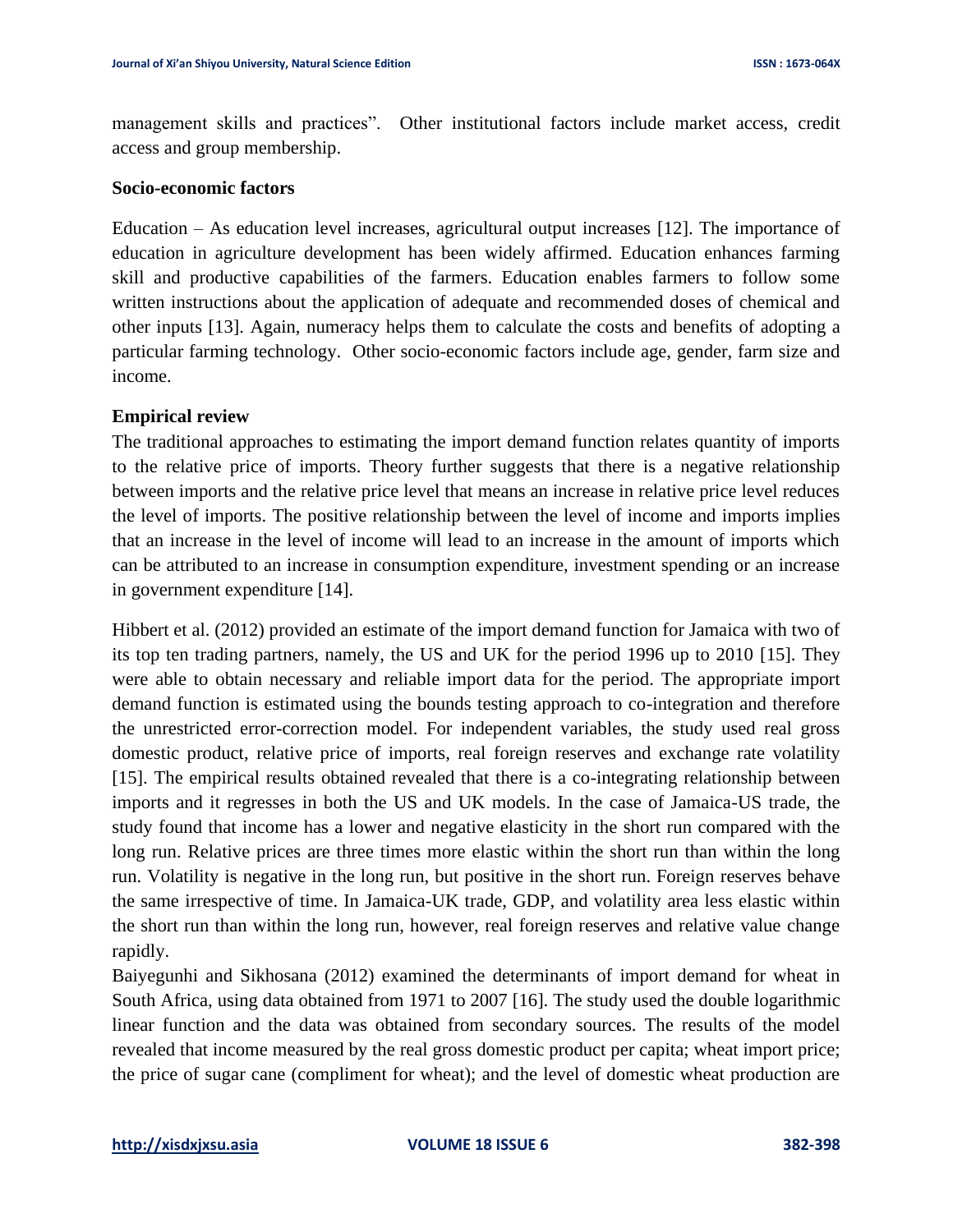statistically significant in explaining the variation observed in the quantity of imported wheat during the period.

Hyuha, Ekere, and Bantebya (2017) conducted a study analysing the determinants of import demand for rice in Uganda using econometric methods [17]. The study used time series data for a period of 1961 to 2013. The necessary information used to conduct the study was obtained from the Uganda Bureau of Statistics (UBOS), Bank of Uganda, Uganda Revenue Authority, Ministry of Trade and Food and Agriculture Organisation (FAO). A time series linear regression analysis was run with a dependent variable being the quantity of imported rice in the country. The study used the theoretical demand function which states that import demand is a function of own price, apparent consumption (Domestic production-exports= import), the real price of imported rice in the country, population and Gross Domestic Product and maize production(close substitute to rice). The study found that population, domestic rice production, own price, and own consumption were significant and therefore influencing rice imports in Uganda.

## **METHODOLOGY:**

#### **Study area:**

The study was conducted in the kingdom of Eswatini. The country is located in the Southern part of Africa bordering South Africa and Mozambique. Eswatini has four climatic regions namely the Highveld, Middleveld, Lowveld, and Lubombo region. Sugar beans (Phaseolus Vulgaris) also known as common beans or dry beans are cultivated in all four regions, with the Middleveld being the largest producer.

## **Research design:**

The study used secondary data. To examine and fully comprehend the trends associated with sugar beans production in Eswatini the study used the historical time series data for the period of 32 years from 1988 to 2020. The study used both descriptive statistics (tables and charts) and an econometric model to analyse data.

#### **Sources of data:**

Sugar beans import trends and local production data was obtained from the National Maize Corporation (NMC), National Agricultural Marketing Board (NAMBOARD) and from Food and Agriculture Organisation (FAOSTAT).

## **Data analysis:**

The main objective of the study is to analyse the determinants of sugar beans import demand and to find out the variables that determine sugar beans import demand in Eswatini. In order to achieve this, the study adopted an econometric model approach. The study ran a time series linear regression analysis where the dependent variable was the quantity of imported sugar beans in Eswatini. The time series data obtained was converted to logarithms and suitable tests were made to evaluate autocorrelation.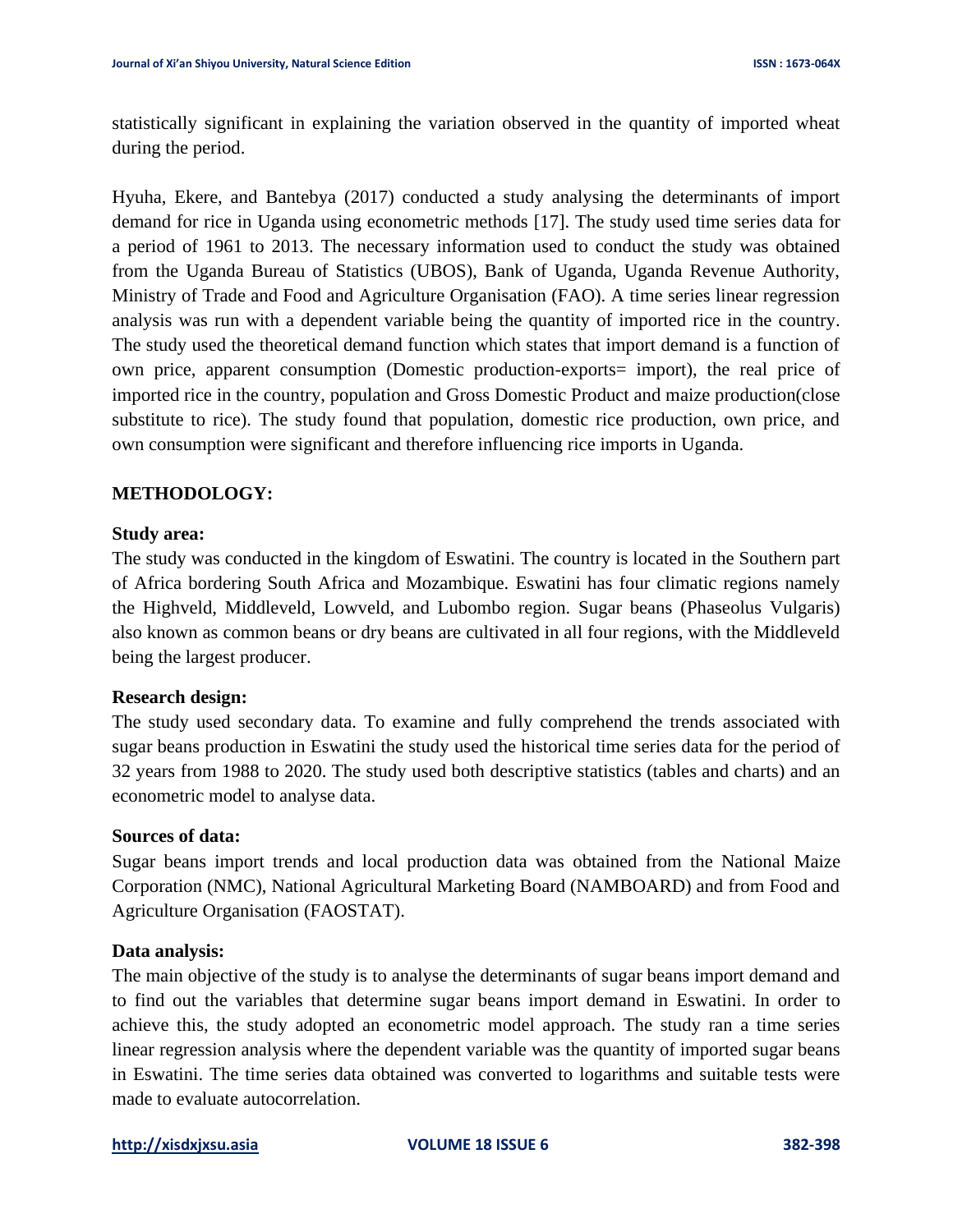#### **Model:**

The study adopted the econometric model below. The study opted for this method so that it can describe sugar beans import flow in Eswatini. The sugar beans import demand followed the theoretical demand function which states that the quantity of sugar beans imports is a function of Eswatini GDP per capita, Eswatini population, sugar beans consumption, sugar beans import price, sugar beans domestic price and annual exchange rate.

Qm = f (GDP, EsPop, SBC, SBP, SBIP, SBDP, AER) -------------------------------------------------[1]

Where  $Q_m$  is the quantity of sugar beans imports, SBP is sugar beans production, EsPop is Eswatini population, SBIP stands for sugar beans import price, SBDP is sugar beans domestic price, SBC is sugar beans consumption and AER is the annual exchange rate.

The statistical form of the model is;

 $Q_m = \beta_0 + \beta_1 GDP + \beta_2 Espop + \beta_3 SBC + \beta_4 SBP + \beta_5 SBIP + \beta_6 SBDP + \beta_7 AER + \rho$  ---------------------[2]

The independent variables included in the model aforementioned and their definitions and expected signs on sugar beans imports are presented in table 2.

A logarithmic functional form is adopted from:

lnQ<sub>m</sub> = Inβ<sub>0</sub> + Inβ<sub>1</sub>GDP+ Inβ<sub>2</sub>EsPop + Inβ<sub>3</sub>SBC + Inβ<sub>4</sub>SBP Inβ<sub>5</sub>SBIP + Inβ<sub>6</sub>SBDP + Inβ<sub>7</sub>AER + ρ ----[3]

Where  $\beta$  is the parameter estimate of the independent variables and  $\epsilon$  represents the error term.

## **RESULTS AND DISCUSSIONS:**

The statistical properties of the data used in the analysis are described in Table 1. It shows the mean, standard deviation, minimum and maximum of the variables used in the study. On average, the country imports 2954.5 metric tonnes of beans with a maximum of 8268 and a minimum of 316. Sugar beans consumption averaged 4679.8 metric tonnes with a maximum of 9083 and a minimum of 1291. The local production of sugar beans averaged 1725 metric tonnes with a maximum of 4958 and a minimum of 700. The domestic price per tonnes averaged E6054.27 with a maximum of E15808 and a minimum of E1168. The annual exchange rate averaged 7.6 with a maximum of 16.5 and a minimum of 2.5. The GDP in US Dollars/million averaged 2838.9 with a maximum of 4886.7 and a minimum of 1049.

| Variable               | <b>Mean</b> | <b>Standard Deviation</b> | <b>Minimum</b> | <b>Maximum</b> |
|------------------------|-------------|---------------------------|----------------|----------------|
| <b>Import quantity</b> | 2954.5      | 1983.7                    | 316            | 8268           |
| <b>Consumption</b>     | 4779.8      | 1870.4                    | 1291           | 9083           |
| <b>Production</b>      | 1725.3      | 1296.8                    | 700            | 4958           |
| GDP/S                  | 2838.9      | 1340.1                    | 1049           | 4886.7         |

#### **Table: 1**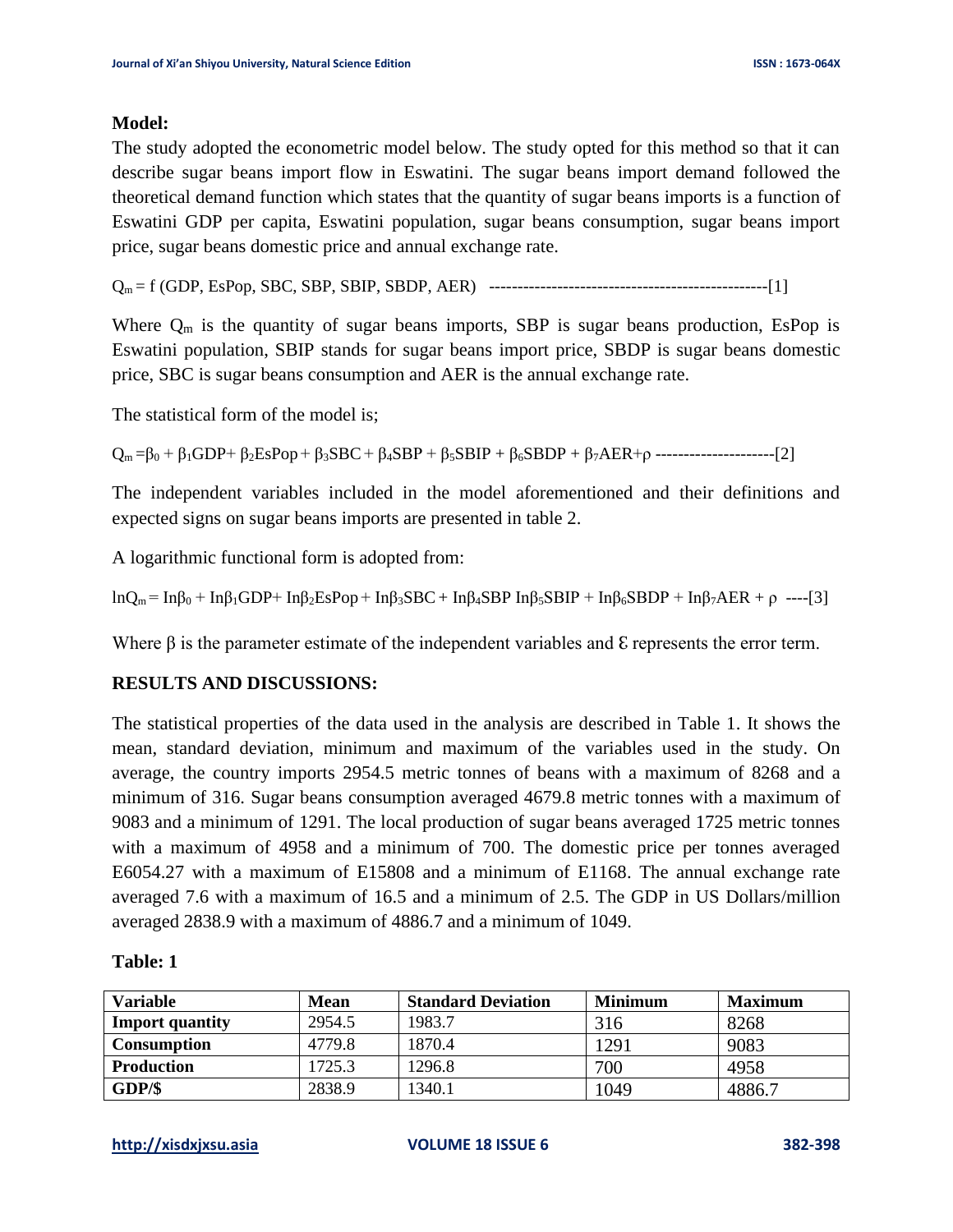| <b>Population</b>           | 1006.09 | 103.7  | 773x<br>79.0               | 1160.1 |
|-----------------------------|---------|--------|----------------------------|--------|
| Domestic price              | 6054.27 | 4655.5 | 168                        | 15808  |
| <b>Import price</b>         | 669.97  | 397.5  | 155.7                      | 2039.5 |
| <b>Annual Exchange Rate</b> | 7.56    | 3.94   | $\gamma$ $\epsilon$<br>ل ک | 16.5   |

#### **Import trend analysis**

The study employed the line graph to visualize the sugar beans import trends for a period of 33 years from 1988 to 2020.





The Figure 1, shows that there is an upward trend of sugar beans imports and also imports have been fluctuating over the past 33 years. In the year 2005, there is a sharp increase in imports. In the years between 2008 and 2010, the world saw an increase in prices caused by world economic depression and this was evident by the decrease in imports in 2009 and a sharp increase in 2010. Sugar beans imports decreased sharply in 2011 and they have been increasing ever since till 2020.

# **Estimation of the relationship amongst the variables**

## **Stationarity test using ADF test**

To avoid spurious regression, the time series variables were tested for unit root. The null hypothesis suggest that time series data is non-stationary; it is tested against the alternative hypothesis that suggest that time series data is stationary. The variables were transformed to logarithmic forms; the Augmented Dickey-Fuller test was used to test the Stationarity of the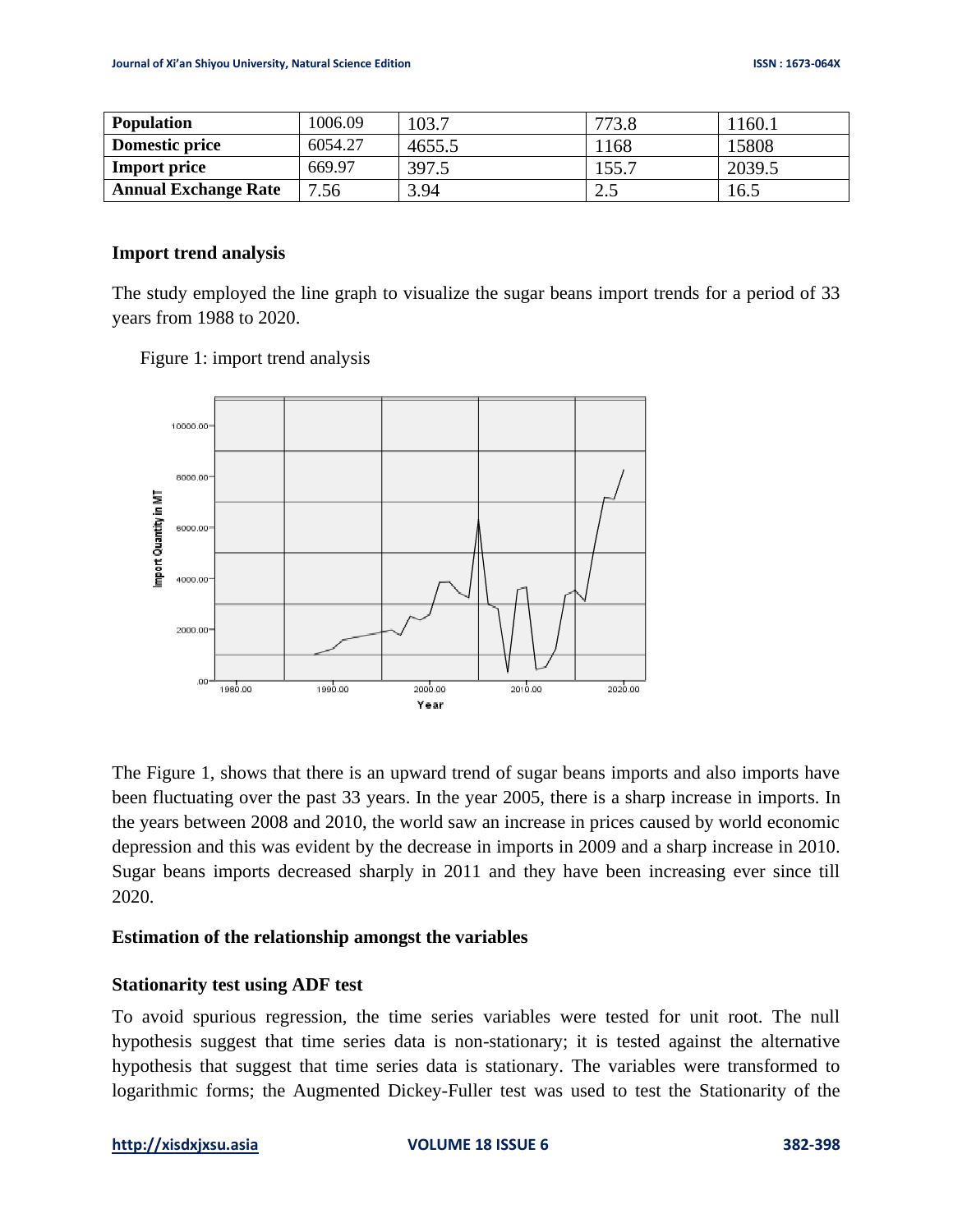logged variables. If the negative value of the ADF test statistic is higher than the critical value, reject the null hypothesis, there is stationarity. If the negative value of the ADF test statistic is lower than the critical value, accept the null hypothesis, there is non-stationarity.

| <b>Variable</b>          | <b>ADF</b> t-test | <b>Critical Value</b> | p-value | <b>Conclusion</b> |
|--------------------------|-------------------|-----------------------|---------|-------------------|
| log_Import quantity      | $-3.092$          | $-2.980$              | 0.004   | Stationary        |
| log_Consumption          | $-2.828$          | $-2.980$              | 0.008   | Stationary        |
| log_Production           | $-1.753$          | $-2.980$              | 0.090   | Non-Stationary    |
| $log_GDP/\$              | $-1.527$          | $-2.980$              | 0.137   | Non-Stationary    |
| log_Population           | $-4.417$          | $-2.980$              | 0.000   | Stationary        |
| log_Domestic price       | $-0.185$          | $-2.980$              | 0.854   | Non-Stationary    |
| log_Import price         | $-2.295$          | $-2.980$              | 0.029   | Stationary        |
| log_Annual Exchange Rate | $-0.528$          | $-2.980$              | 0.601   | Non-Stationary    |

**Table 2**: Shows the unit root tests results at their level

The Table 2 shows that the alternative hypothesis of log\_Imports, log\_Consumption, log\_Import price, log\_Population is accepted because these time series variables are stationary, yet log\_Production, log\_GDP/\$, log\_Domestic price, log\_Annual Exchange Rate is rejected because the times series variables are non-stationary, they contain a unit root. Since time series of these variables are non-stationary, further analysis cannot be performed on them. However, the problem of non-stationarity can be solved by differencing.

**Table 3**: Shows the unit root tests results at first differencing

| <b>Variable</b>             | <b>ADF</b> t-test | <b>Critical Value</b> | <b>p</b> -value | <b>Conclusion</b> |
|-----------------------------|-------------------|-----------------------|-----------------|-------------------|
| log_Production_d1           | $-3.815$          | $-2.983$              | 0.001           | Stationary        |
| $log_GDP/\$ _d1             | $-4.006$          | $-2.983$              | 0.000           | Stationary        |
| log_Domestic price_d1       | $-5.775$          | $-2.983$              | 0.000           | Stationary        |
| log_Annual Exchange Rate_d1 | $-4.144$          | $-2.983$              | 0.000           | Stationary        |

As shown in the Table 3, all the variables were stationary after differencing once. Graphical analysis was done to show that all the variables are stationary and the results are presented in figure below (Figure 2). A visual inspection of this figure shows that the variables follow a stationary process because they clearly move around their means.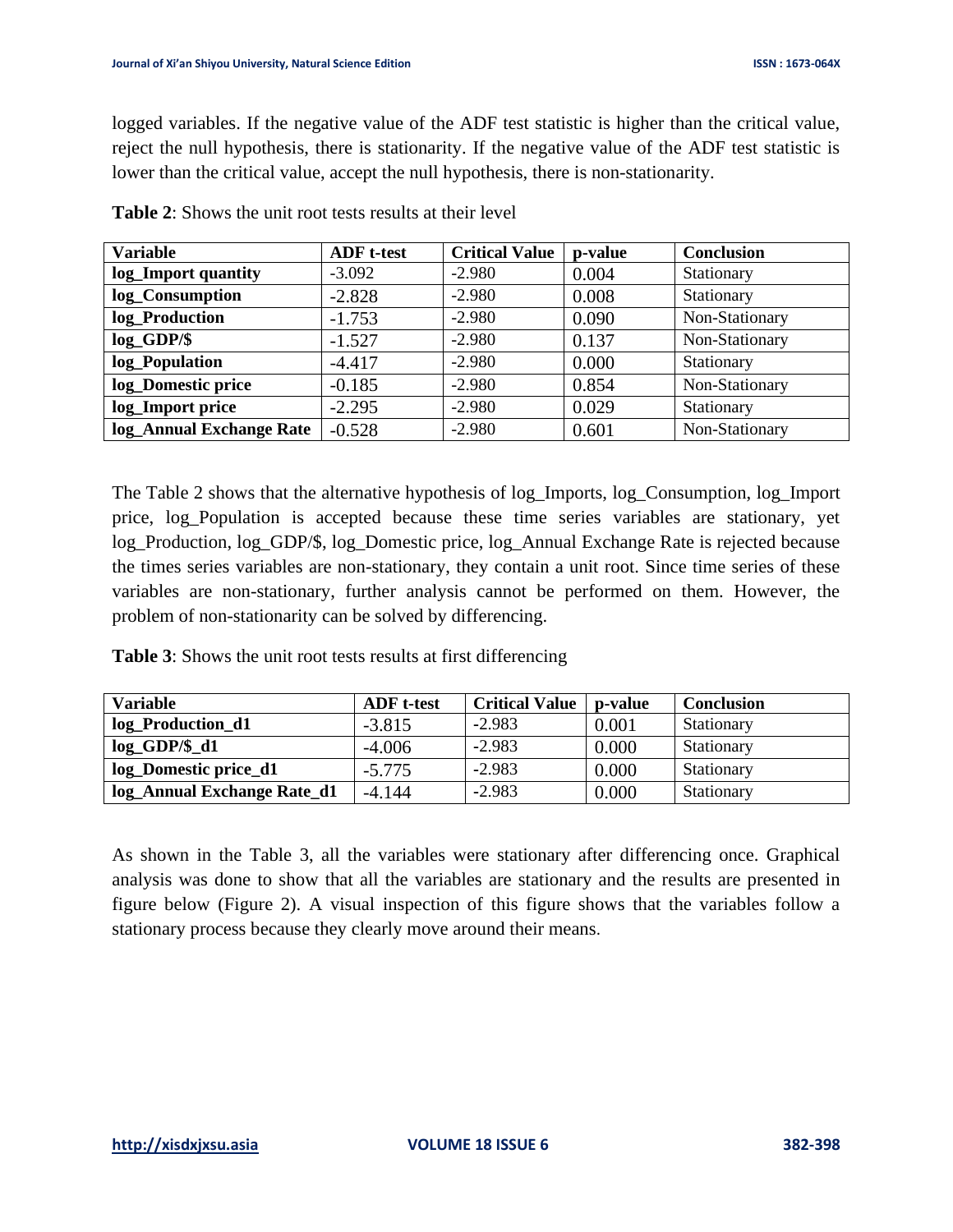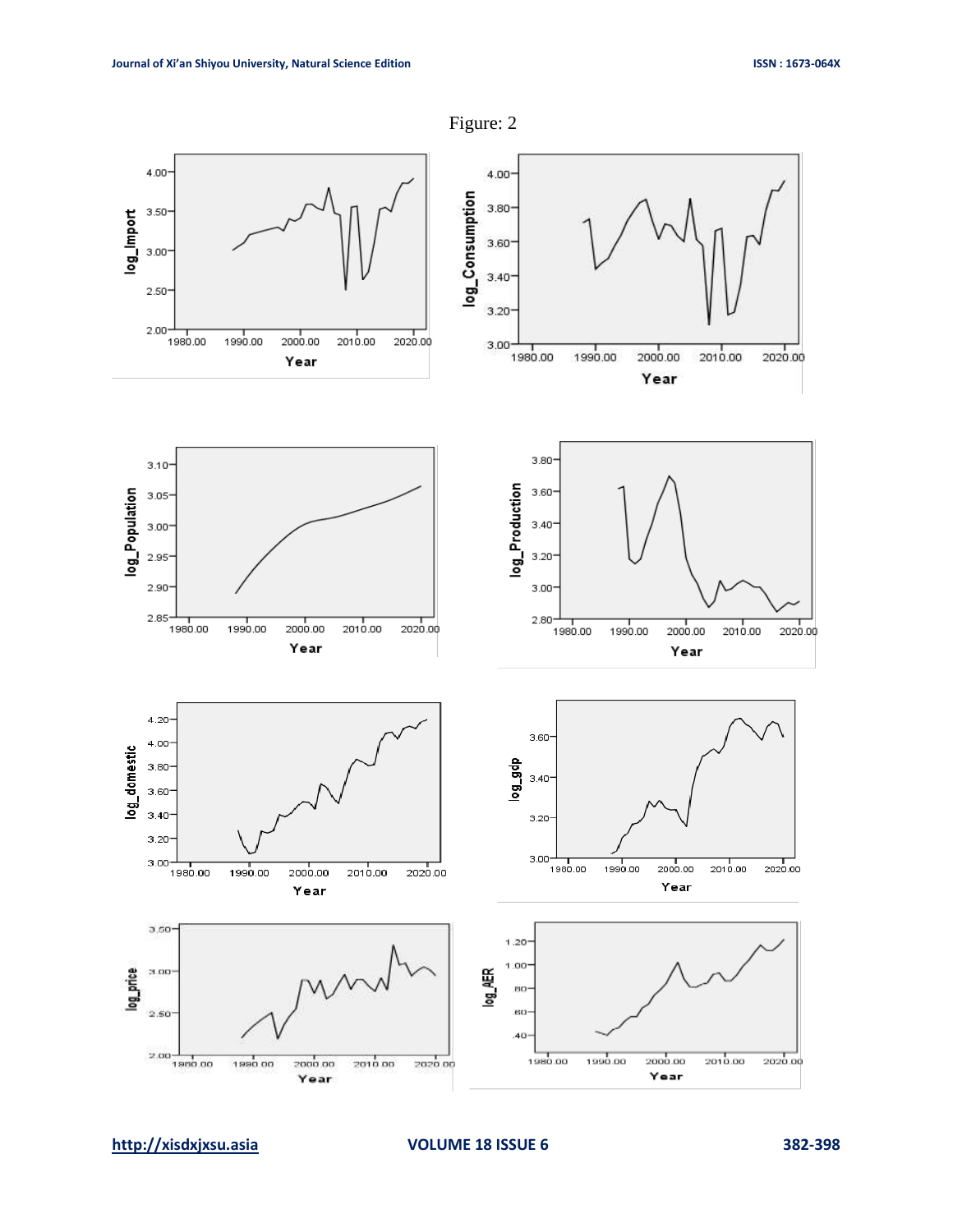#### **Co-integration test:**

The results of the stationarity test of the time series data were determined to be stationary at different levels, that is, the variables were stationary at their level *I* (0) and after first differencing *I* (1), therefore cointegration tests were done. The data series were integrated of different orders; a combination of both level and first differencing stationarity, therefore the bounds cointegration was used. Table 4 presents the results from the ADRL Bounds test.

The hypothesis tested was;  $H_0$ : No cointegration and  $H_1$ : There is cointegration

**Table 4:** ARDL Bounds test results

 $F = 11.344$ 

t= **-**6.46

Critical values (0.1 -0.01), F-statistics

|       | $(I_0)$ | $(I_1)   (I_0)$   |                 | $(I_1)   (I_0)$   |                                                                           | $(I_1)   (I_0)$ | $(I_1)$ |
|-------|---------|-------------------|-----------------|-------------------|---------------------------------------------------------------------------|-----------------|---------|
|       | $L_1$   |                   | $L_1 \mid L_05$ |                   | $\rm L\_05$ $\vert$ $\rm L\_025$ $\vert$ $\rm L\_025$ $\vert$ $\rm L\_01$ |                 | L 01    |
| $k_7$ | 2.03    | $3.13 \quad 2.32$ |                 | $3.5 \,   \, 2.6$ |                                                                           | $3.84$   2.96   | 4.26    |

Accept if  $F \leq C$ ritical value for I (0) regressors.

Reject if  $F >$  Critical value for I (1) regressors.

In this study, the time series variables are cointegrated because the F-statistic is greater than the critical value for the upper bound  $I(1)$ , the null hypothesis is rejected. The time series variables exhibit a long term relationship. This implies that the time series are related and can be combined in a linear manner. That is, even if there are shocks in the short run, of which may affect the trend in the individual series; they would converge with time in the long run. Therefore, this study will estimate both the short run and long run models.

The ARDL model is used to estimate both the short run and long run relationship between the variables; therefore the study checked the time lags for the variables. The fit for purpose of lag order avoids the spuriousness of ARDL bounds testing approach to cointegration results.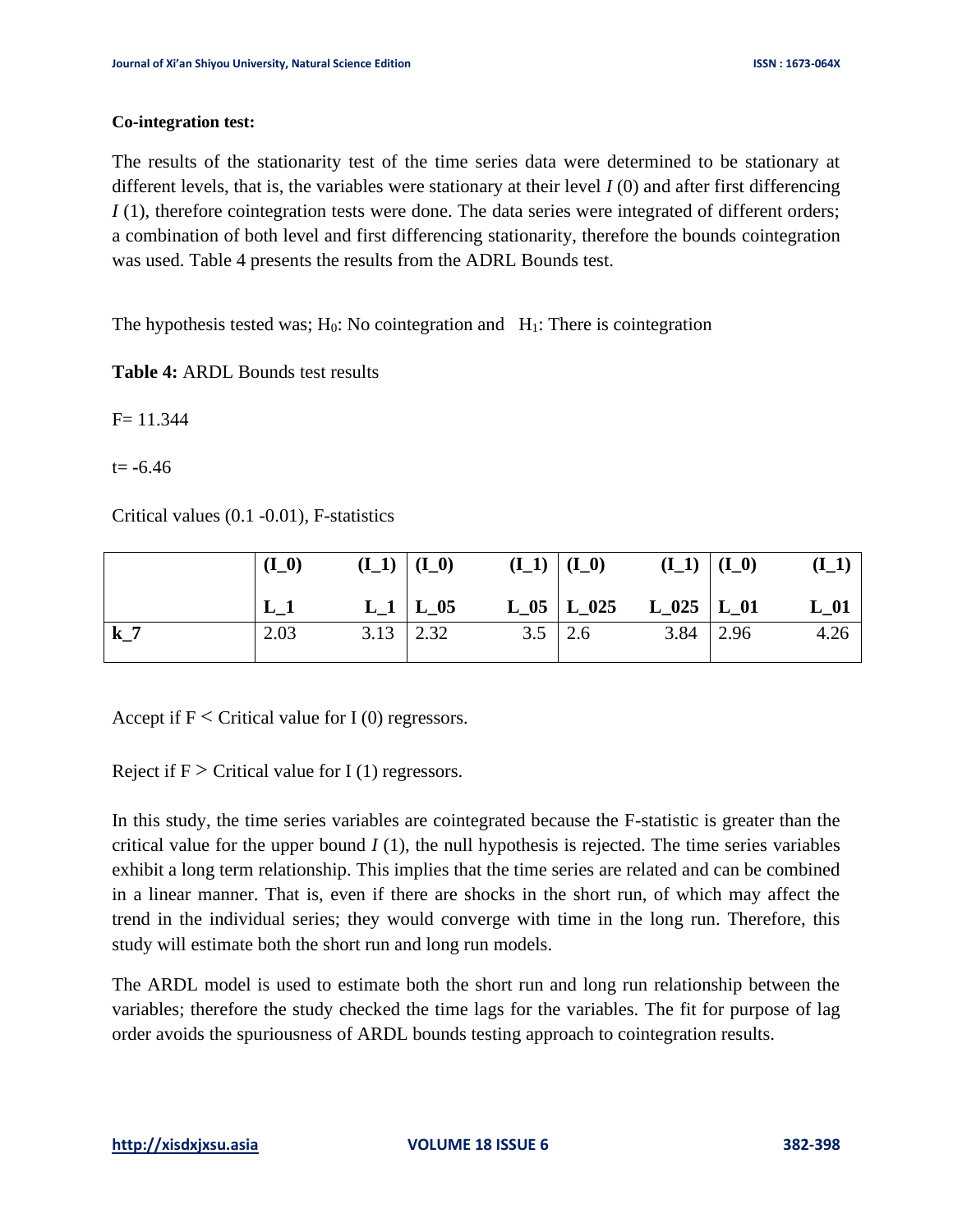| Lag | LL    | LR       | <b>FPE</b>  | <b>AIC</b> | <b>SC</b> | HQ       |
|-----|-------|----------|-------------|------------|-----------|----------|
| v   | 65.8  |          | $3.32e-12$  | $-3.73$    | $-3.36$   | $-3.61$  |
|     | 321.9 | 363.5    | 1.58e-17    | $-16.12$   | $-12.79$  | $-15.02$ |
|     | 498.1 | $159.1*$ | $2.92e-20*$ | $-23.36*$  | $-17.01*$ | $-21.31$ |

#### **Table 5**: Lag Length Selection

## **Normality test:**



*Figure 3: Results of the normality test*

## **Stability:**





Figure 4, shows that the time series data is statistically stable from the year 2013 to 2020 as it is within the 5% level of significance range.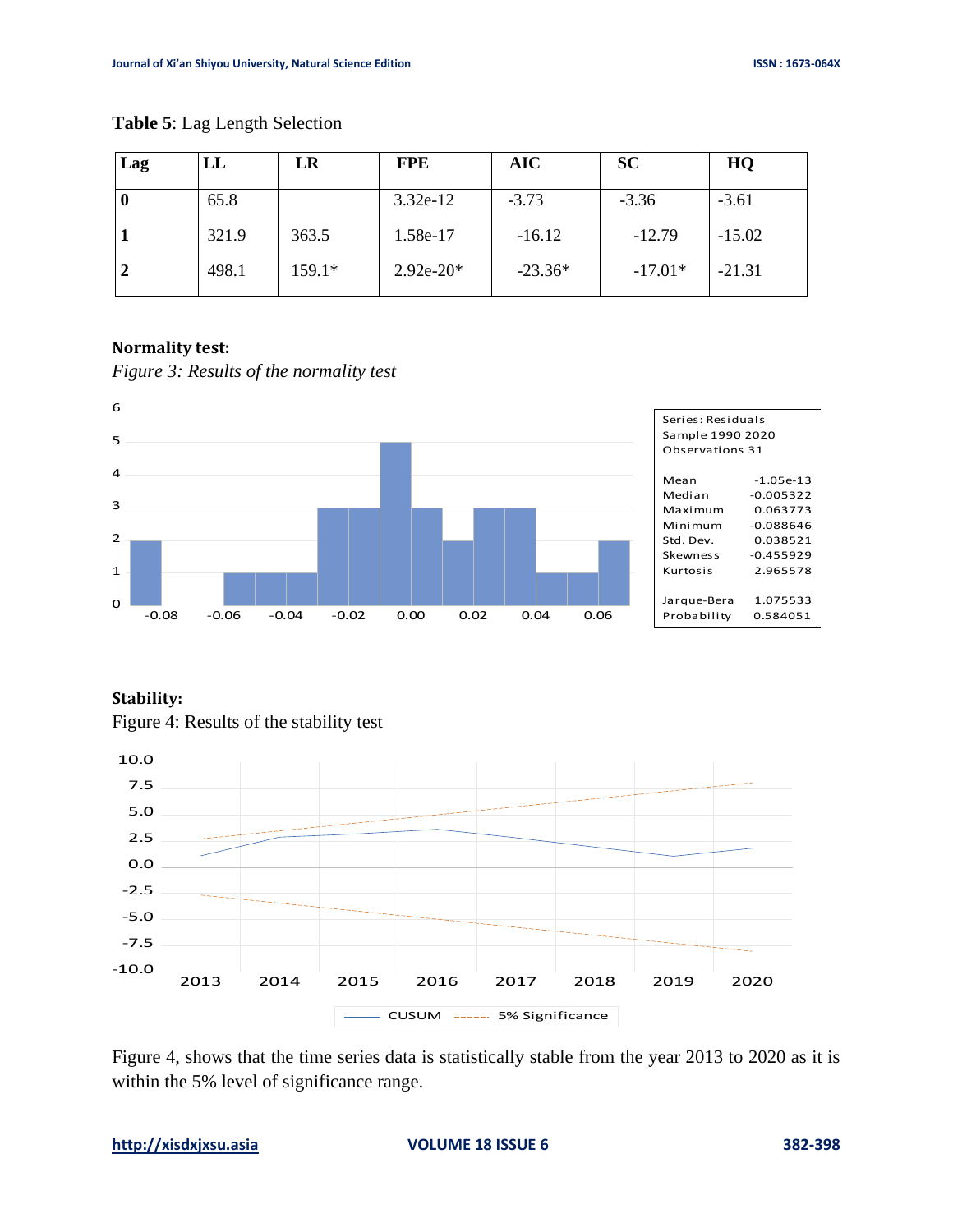#### **Serial correlation:**

The hypothesis tested was;

H0: No serial correlation up to 2 lags

 $H_1$ : There is serial correlation up to 2 lags

 $F= 1.0264$ 

LM t-statistic= 7.9026

| Probability $F(2,6)$              | 0.4136 |
|-----------------------------------|--------|
| <b>Probability Chi-square (2)</b> | 0.0192 |

The null hypothesis is rejected, there is serial correlation. The time series variables are statistically significant. This means that the time series are serially correlated, that is, past time series data will affect future series data. This implies that the time series variables have a long run relationship.

## **Results of the long-run relationship:**

The results showed in Table 6 shows that some of the signs of the variables were found to confirm prior expectations from chapter 3. Those are Eswatini production, Eswatini sugar beans domestic price, Annual exchange rate, and GDP. Eswatini population, Import price and Consumption did not confirm prior expectations. An increase in the positive variables will cause an increase in the quantity of sugar beans import and an increase in the negative variables will cause a decrease in the quantity of imports.

**Table 6:** Results of the long-run relationship amongst the variables

| log import            | <b>COEFFICIENT</b> | <b>STD. ERROR</b> | t-STATISTIC | p-value |
|-----------------------|--------------------|-------------------|-------------|---------|
| log_Consumption       | 1.4736             | 0.1256            | 11.7358     | 0.000   |
| log_Domestic Price    | $-0.1586$          | 0.2078            | $-0.7632$   | 0.4672  |
| $log_GDP$             | 0.2282             | 0.2844            | 0.8022      | 0.4456  |
| log_Population        | $-5.4390$          | 3.6476            | $-1.4911$   | 0.1743  |
| log_Import Price      | 0.4240             | 0.0954            | 4.4461      | 0.0022  |
| <b>Log_Production</b> | $-0.4889$          | 0.0910            | $-5.3707$   | 0.0007  |
| log_Annual ER         | 0.7085             | 0.3467            | 2.0435      | 0.0753  |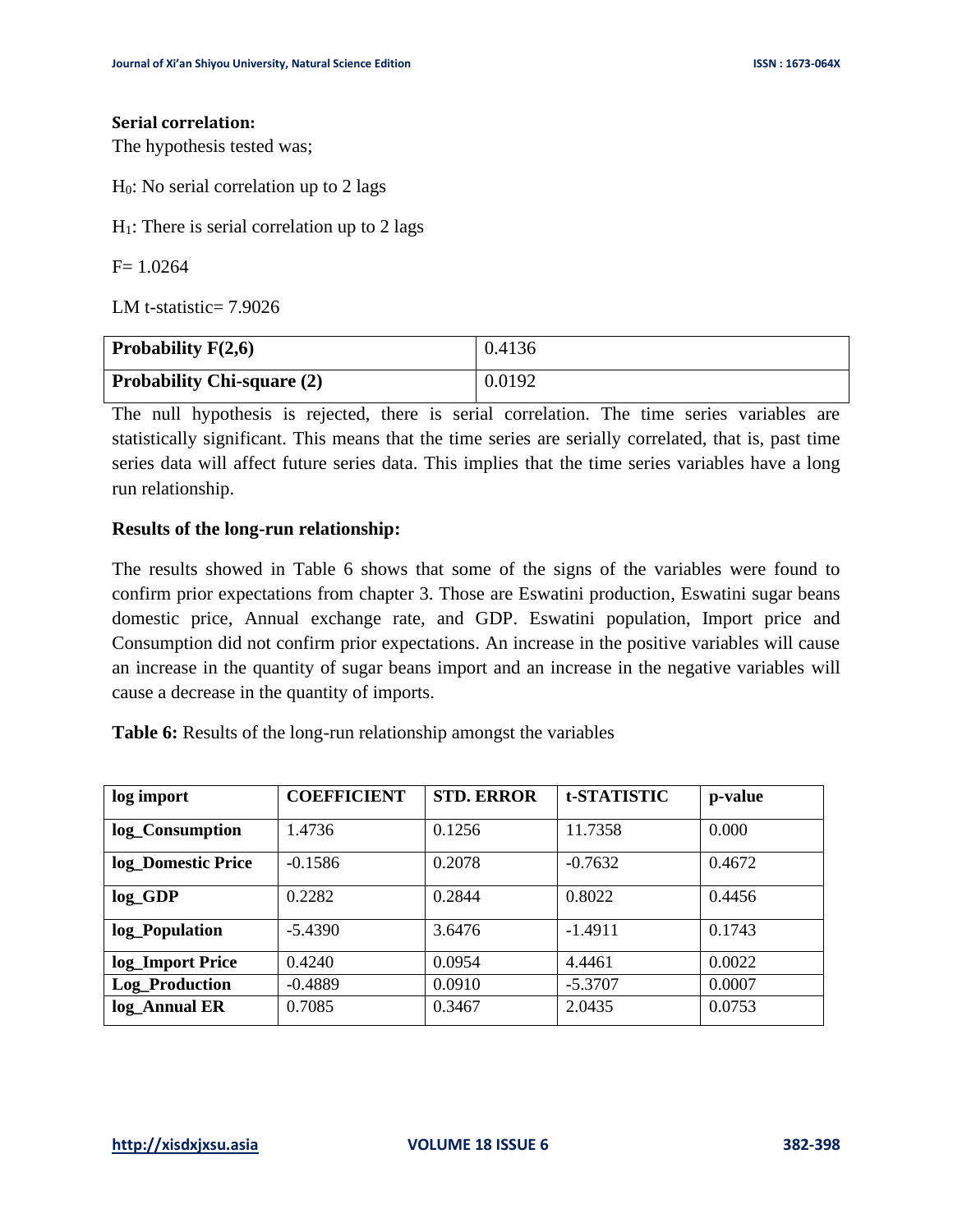#### **Results of the short-run relationship**

| Log import         | <b>COEFFICIENT</b> | <b>STD. ERROR</b> | t-STATISTIC | p-value |
|--------------------|--------------------|-------------------|-------------|---------|
| log_Consumption    | 1.5851             | 0.0331            | 47.7791     | 0.000   |
| log_Domestic Price | 0.0249             | 0.0806            | 0.3095      | 0.765   |
| $log_GDP$          | 0.8489             | 0.3641            | 2.3314      | 0.048   |
| log_Population     | $-69.112$          | 17.5227           | $-3.9441$   | 0.004   |
| log_Import Price   | $-0.0090$          | 0.0333            | $-0.2685$   | 0.795   |
| log_Production     | $-0.5189$          | 0.0974            | $-5.3263$   | 0.0007  |
| log_Annual ER      | 1.0780             | 0.3905            | 2.7607      | 0.025   |

Table 7: Results of the short-run relationship amongst the variables

The results (Table: 7) show that in the short run, the quantity of sugar beans imports is dependent on Eswatini sugar beans consumption, Eswatini Population, Eswatini Production and Annual exchange rate. Eswatini Population was negative and statistically significant at 1%. A 1% increase in Eswatini Population will cause the quantity of sugar beans imports to decrease by 69%. This means that when the country`s income increases, it will have high potential of production hence reduce importing.

## **SUMMARY AND CONCLUSION:**

The general objective of the study is to analyse the key determinants of sugar beans import demand in Eswatini with the quantity of sugar beans import being the dependent variable and the independent variables were sugar beans consumption, sugar beans production, import price, domestic price, GDP, population, and annual exchange rate. The main objective of the study is to estimate the significant relationship between the determinants (the dependent variable and independent variables) of sugar beans import demand function in Eswatini. The null hypothesis was that there is no significant relationship between the determinants of import demand function in Eswatini and the alternative hypothesis was that there is a significant relationship between the determinants of import demand function in Eswatini. The specific objective of the study also includes analysing the sugar beans import trends over a period of 30 years. To achieve the study`s objectives, secondary time series data was collected for the past years from 1988 – 2020. The autoregressive distributed lag (ARDL) and error correction model (ECM) were used to analyse the data and to test the hypothesis of the study. The conclusion drawn based from the observed findings and analysis of the study clearly explained that Eswatini sugar beans imports have been fluctuating for the past 32 years. The upward trend shows that the quantity of sugar beans imports will continue to increase. The results revealed that consumption, production,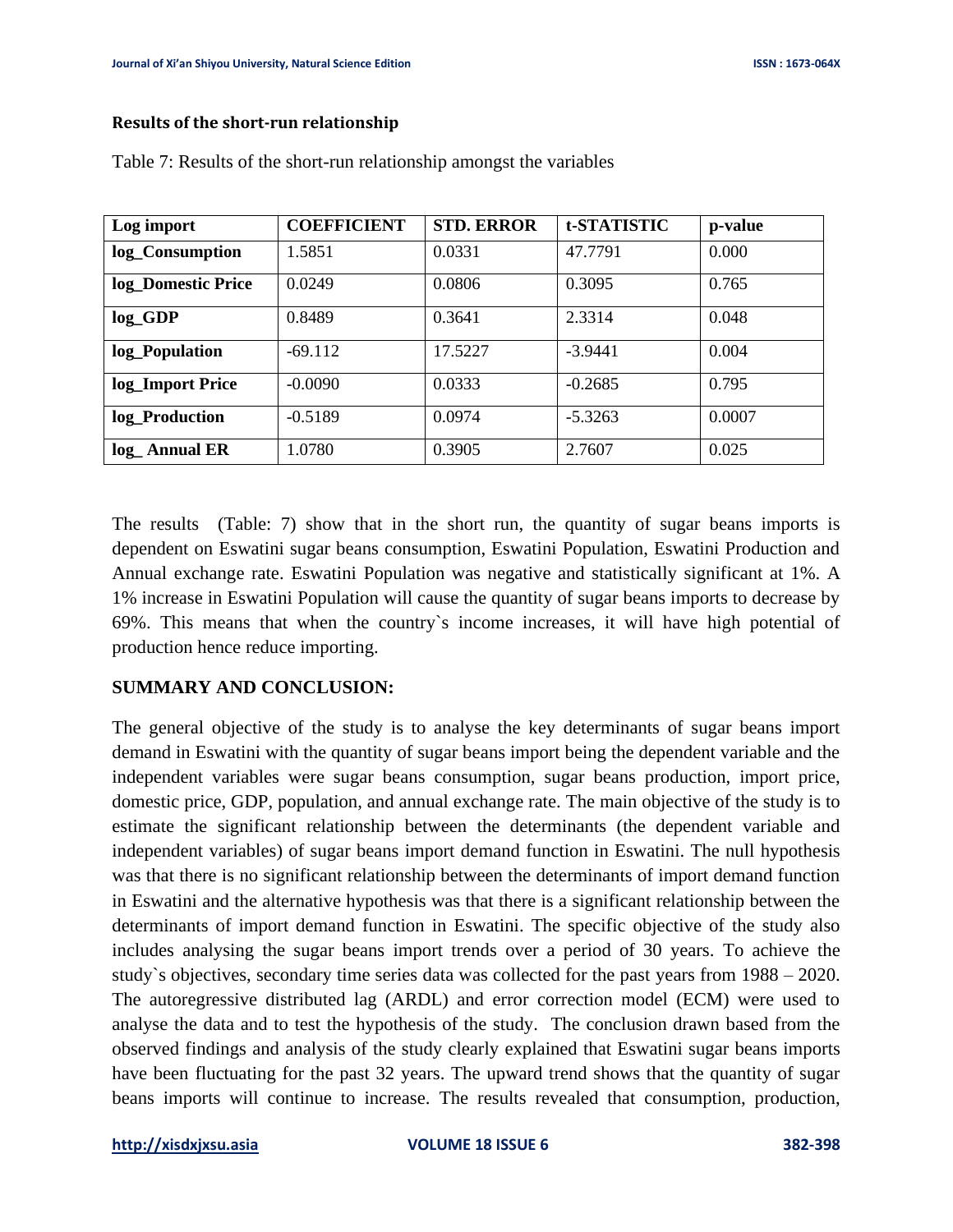import price and annual exchange rate are statistically significant in influencing the quantity of sugar beans import demand in the long run. In the short-run results also revealed that consumption, production, population and the annual exchange rate are statistically significant relationship in influencing the quantity of sugar beans import demand.

#### **REFERENCES**

- [1] R. Kara, T. J. Dalton and A. M. Featherstone. "A Nonparametric Efficiency Analysis of bean Producers from North and South Kivu", Prepared for the Southern Agricultural Economics Association Annual Meeting, Atlanta, Georgia, 2009.
- [2] Food and Agriculture Organisation (FAO). "Swaziland looks to a revitalized agriculture sector". Retrieved November 28, 2020, from Food Agriculture Organisation, 2018.
- [3] World Bank, (2020). Eswatini Unemployment Rate, 2020.
- [4] Ministry of Agriculture and Cooperatives. "Swaziland cotton sector strategic plan", Mbabane, Swaziland: Swaziland Government, 2005.
- [5] World Food Programme (WFP). "Eswatini Zero Hunger Strategic Review".
- [6] C. F. Thompson. "Swaziland Business Year Book, A. Commercial Guide", Mbabane, Swaziland, 2012.
- [7] L. Kramer. "How does the law of demand and supply affect prices?", 2019.
- [8] R. M. Chirwa and M. A. R. Phiri. "Factors that influence demand for beans in Malawi", Malawi, 2004.
- [9] S. Yao and Z. Liu. "Determinants of grain production and technical efficiency in China", Journal of Agricultural Economics, 49(2), 171-184, 1998.
- [10] S. K. Ries. "The relationship of protein content and size of bean seed with growth and yield", Horticultural science journal, 96: 557 – 560, 1971.
- [11] G. D. Abbeam and Ehiakpor. "Agricultural extension and its effects on farm productivity and income: insight from Northern Ghana", Agriculture and food security, 7(74), 2018.
- [12] M. Hojo. "Measuring education level of farmers: evidence from innovation adoption in Bangladesh", Discussion paper 04 – 06, Osaka University, Japan, 2004.
- [13] F. Huang and Y. Luh. "The economic value of education in agricultural production: A switching regression analysis of selected East-Asian countries", A paper presented in international Association of Agricultural Economists Conference,  $16 - 22$  August, Beijing, China, 2009.
- [14] E. Ziramba & M. Bbuku. "An Empirical Analysis of Aggregate Import Demand and Expenditure Components in Namibia", International Journal of Economic Research, 4(4), 39-50, 2013.
- [15] K. Hibbert, R. Thaver & M. Hutchinson. "An Econometric Analysis of Jamaica's Import Demand Function with the US and UK", The International Journal of Business and Finance Research, 109-120, 2012.